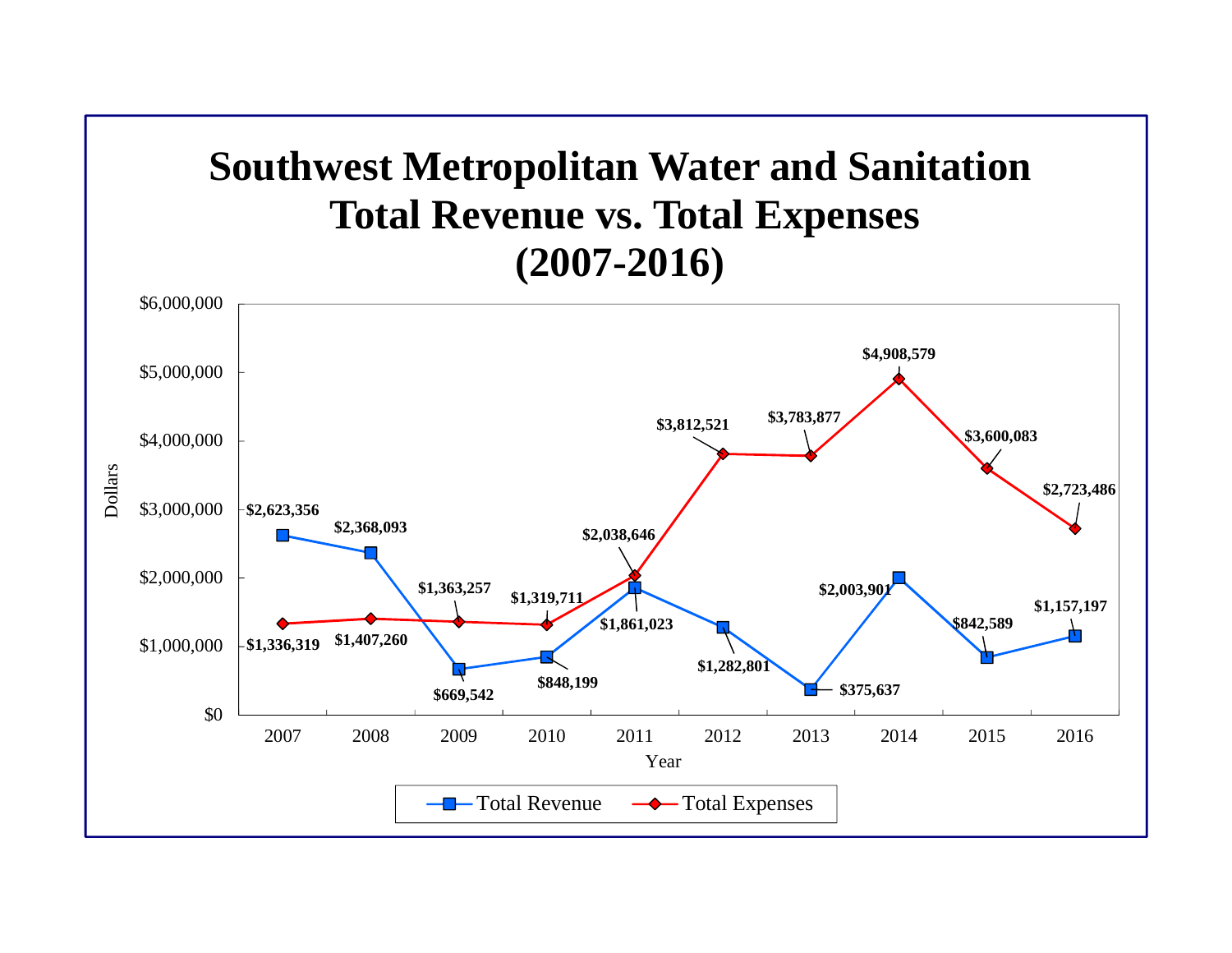## **Southwest Metropolitan Water and Sanitation Operating Revenue vs. Operating Expenses (2007-2016)**

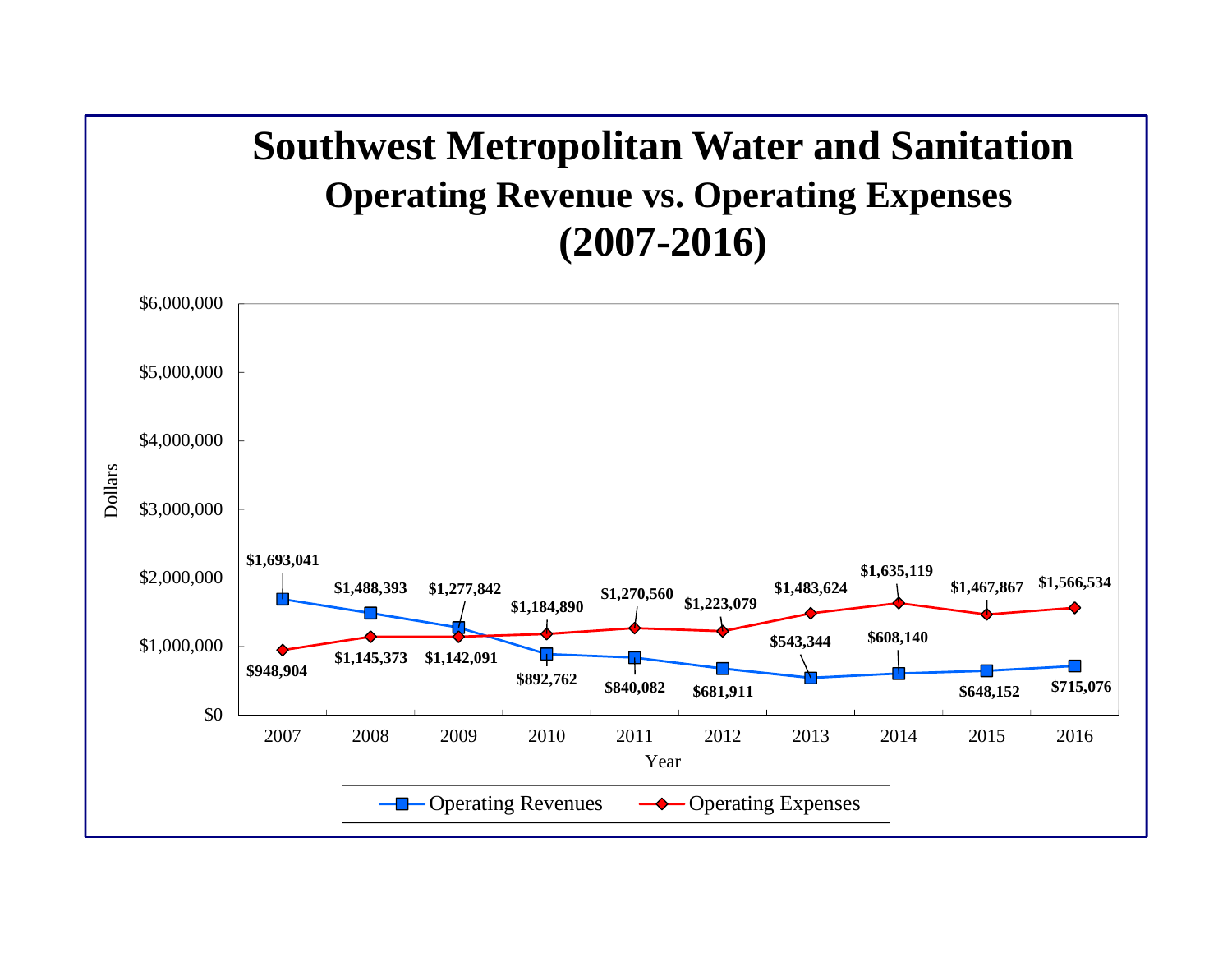## **Southwest Metropolitan Water and Sanitation Total Revenue vs. Operating Expenses and Total Expenses (2007-2016)**